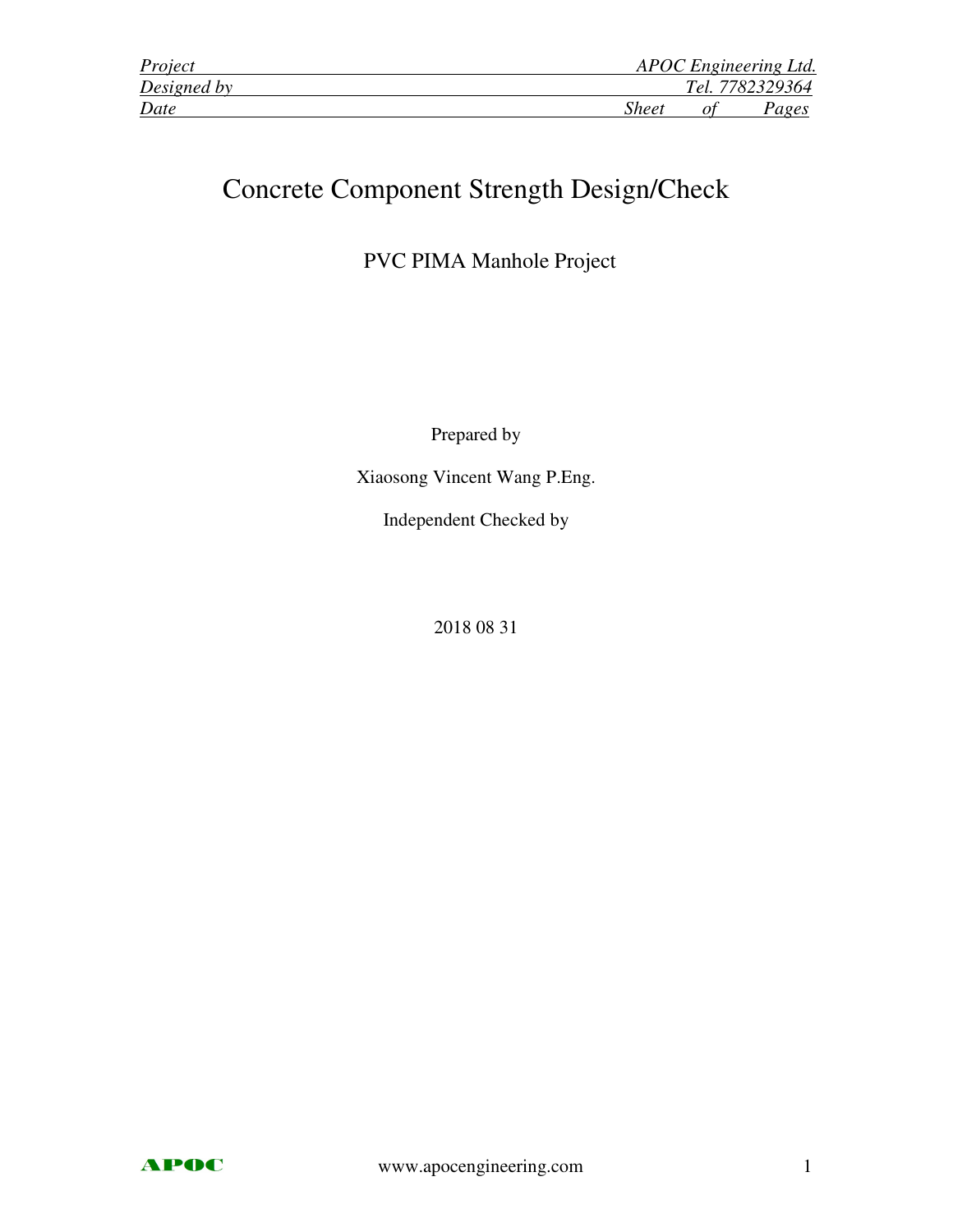# **Introduction:**

This design/check is to reinforce the concrete lid of the PVC Manhole. H20 wheel load is considered with live load factor of 1.7. Wheel load location is shown in the figures and a-wheel-width-design strip is used to calculate Maximum load effect (moment and shear). Deflection of the lid under the wheel load is also estimated using Code-defined-Procedure. Base slab reinforcing steel is same as the standard design drawing, which is specified in ASTM C478M standard.

# **The Design Load**:

Concrete unit weight 2400kn/m^3, normal density concrete

H20 wheel load: 16000lbs (71.26kn)

Contact area: 20"x10" (500mmx250mm)

## **Design standards:**

| Canadian Highway Bridge Design Code |
|-------------------------------------|
|-------------------------------------|

CAN/CSA A23.3 Design of Concrete Structure

ASTM C478 Precast Reinforced Manhole Section

# **Load Factor and Material Resistance Factors:**

For ultimate limit State

Live load factor of **1.7** *CSA S6 CL 3.5 Table 3.1*

Concrete resistance factor of **0.65** *CSA A23.3 CL 8.4.2*

Reinforcing Bar resistance factor of **0.85** *CSA A23.3 CL 8.4.2* 

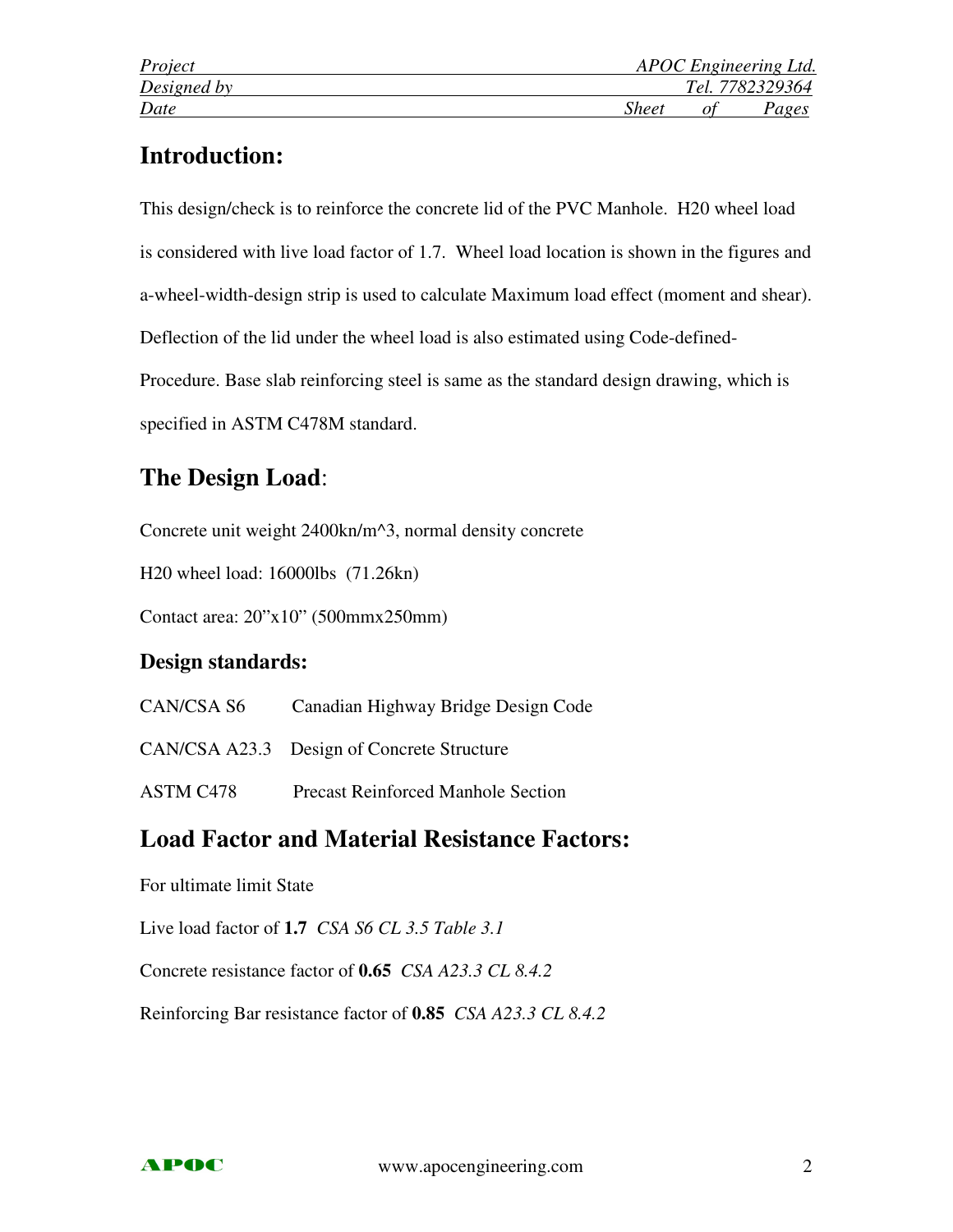| Project     |       | APOC Engineering Ltd. |
|-------------|-------|-----------------------|
| Designed by |       | Tel. 7782329364       |
| Date        | Sheet | Pages                 |

# **Structural Analysis and Design for Concrete Lid**

## **Assumptions:**

- 1. Concentrated wheel load is transferred directly onto the surface of slab for maximum load effects.
- 2. Location of contact area on the slab is shown in the figures to maximize the design moment.
- 3. A 500 mm width beam-in-slab is selected for flexural design due to the 45 degree load distribute.
- 4. Punch shear is resisted by a three-edge-concrete-block with a uniformed shear stress distribution

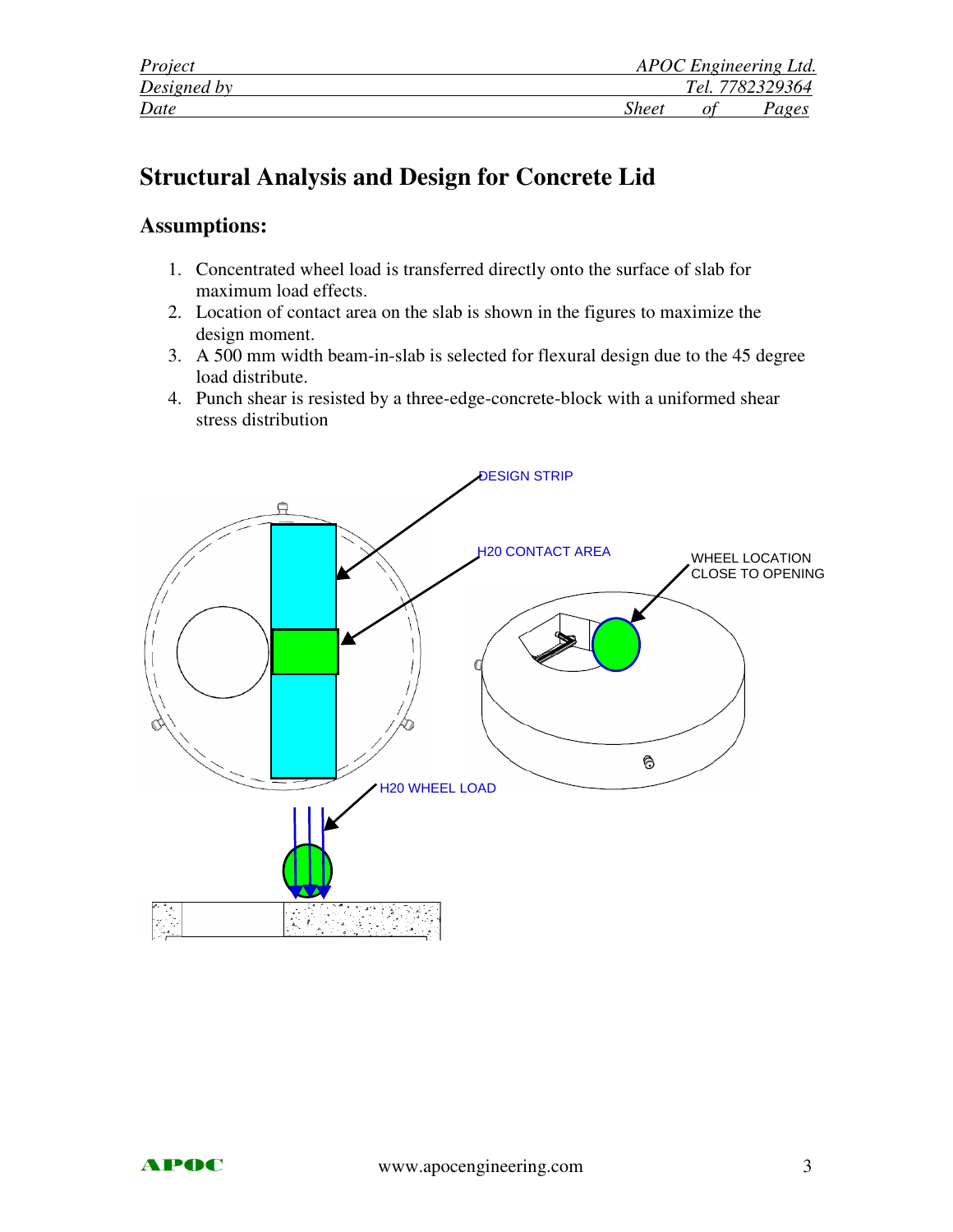| Project     | APOC Engineering Ltd. |
|-------------|-----------------------|
| Designed by | Tel. 7782329364       |
| Date        | Sheet<br>Pages        |

## **For Ultimate Limit State**

### *Bending Moment Design:*

Factored concentrated load LL= 71.26\*1.7=121.14 (kn)

Estimate lid weight 2500lbs

Factored dead load DL=2\*2500\*0.454\*9.81\*1.1=25.5kn (\* 2 to consider the backfill soil on top of lid)

The lid diameter D=1.524m

The Factored Moment Mf exists when the wheel load located at middle of design beam,

Mf= 121.14\*1.524/4+25.5/1.524\*1.524^2/8=48.49 (knm)

ULS Flexural Bending Moment Design is shown in following table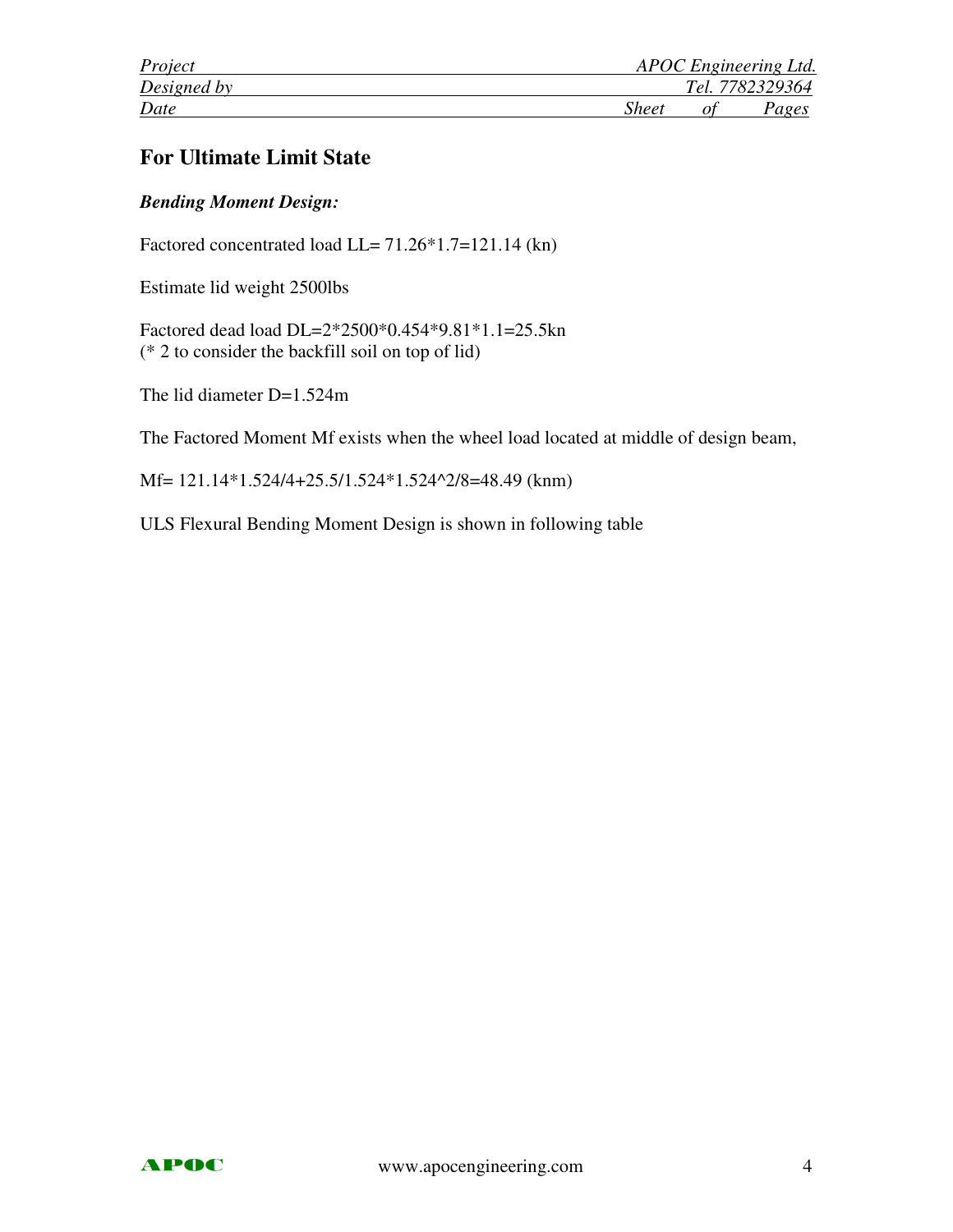| TU CAIV/CJA AZJ.J-14                                                          | Preparea by:    | AIGO SONG WANG P.ENG. |
|-------------------------------------------------------------------------------|-----------------|-----------------------|
| CONCRETE FLEXURAL MOMENT CAPACITY-with tension bar only - Retan. Beam Section |                 |                       |
| fc' Mpa                                                                       | 30 <sub>2</sub> |                       |
| fy Mpa                                                                        | 400             |                       |
| Es Mpa                                                                        | 200000          | A23.4-14-8.5.4.1      |
| Ec Mpa                                                                        | 24648           | A23.4-14-8.6.2.3      |
| cover d1 mm                                                                   | 25              |                       |
| $\alpha_1$                                                                    | 0.805           | A23.4-14-10.1.7       |
| $\beta_1$                                                                     | 0.67            | A23.4-14-10.1.7       |
| width b mm                                                                    | 500             |                       |
| depth d mm                                                                    | 219             |                       |
| effective depth                                                               | 186             |                       |
| фс                                                                            | 0.65            | A23.4-14-8.4.2        |
| $\Phi$ s                                                                      | 0.85            | A23.4-14-8.4.3        |
| max. conc. strain                                                             | 0.0035          | A23.4-14-10.1.4       |
| number of rebar                                                               | 5               |                       |
| rebar dia. mm                                                                 | 16              |                       |
| rebar cross area mm^2                                                         | 1005            |                       |
| $a = \beta 1$ <sup>*</sup> c                                                  | 43.55           |                       |
| c mm                                                                          | 65.00           |                       |
| c/d max.                                                                      | 0.64            | ductile failure       |
| c/d tension strain criteria                                                   | 0.35            | A23.4-14-10.1.4       |
| 1.2* Mcr kn*m                                                                 | 15.76           |                       |
| As, min mm^2                                                                  | 299.88          |                       |
| demand Mf kn*m                                                                | 50.82           | A23.4-14-10.5.1.1     |
| $\rho$ ratio                                                                  | 0.0459          | A23.4-14-10.5.1.2     |
| Mr kn*m                                                                       | 56.13           |                       |
| d/c ratio                                                                     | 90.53%          | OK!                   |
|                                                                               |                 |                       |

*Xiao Song Wang P.Eng.*

# *TO CAN/CSA A23.3-14 Prepared by:*

Note:

ULS Strength check only to meet ρ min,max; one layer of rebar in tension Rebar placement, Crack control, and Skin reinforment are not included



### **Conclusion:**

**Use 5-15M bars at 500mm wide section for flexural design. The bars will be welded to anchor plates for anchorage requirement. The anchor plate to be 6mm thickness and 75mm wide, ring shape.**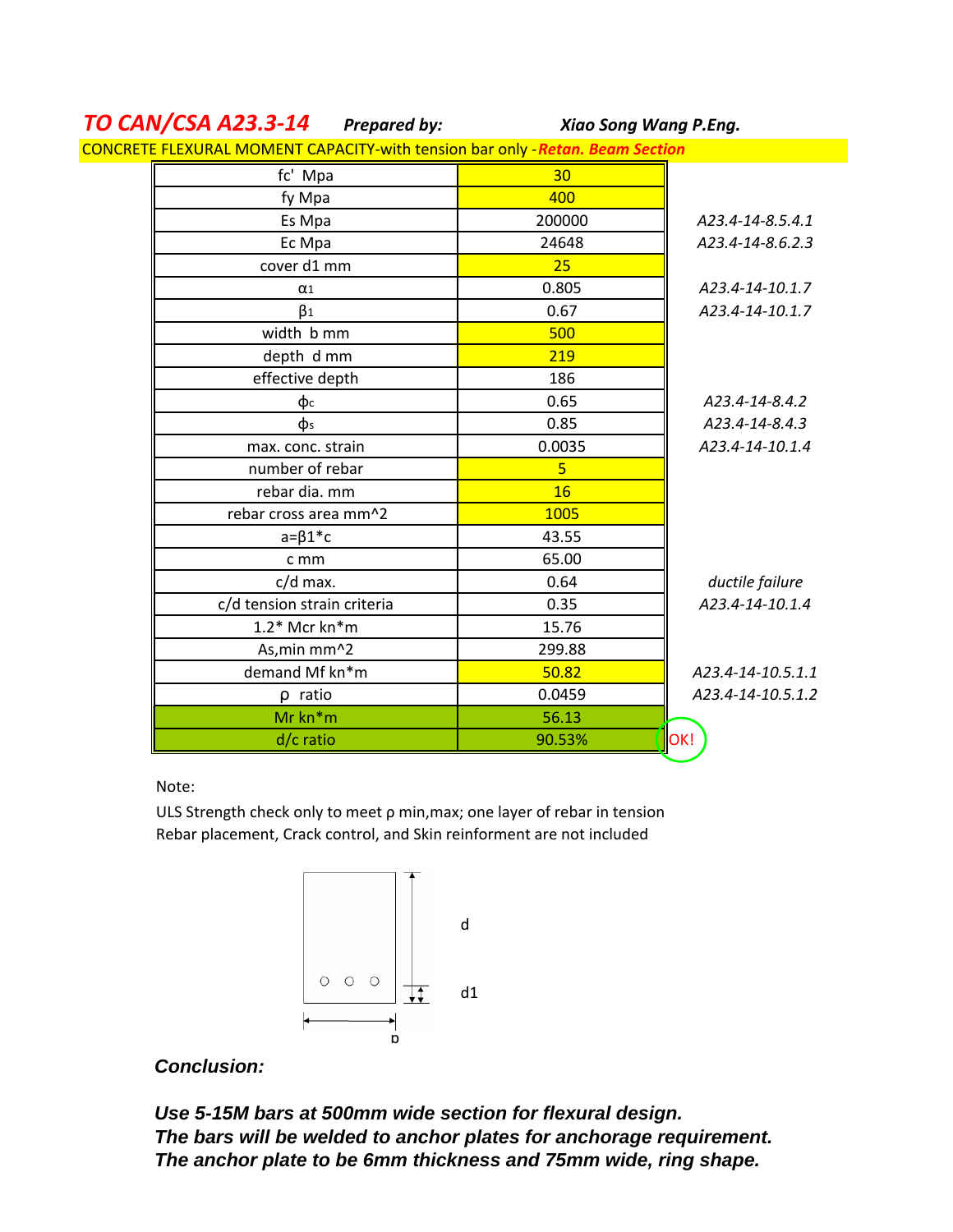#### *Punch Shear Design:*

Vf=121.14kn

Vr=∅c\*β\*sqrt(f'c)\**b*o\**d*v **CSA A23.3 CL 13.3.6.2**

Vr=0.65\*sqrt(30)\*(230/(1000+219))\*(250\*2+500)\*219=147.11(kn)

 $Vr>Vf$ ,  $Ok!$ 

### **For Serviceability Limit State**

#### **Concrete crack check under sustained load (dead load and backfill)**

Moment under sustained load, Msus = 2\*2500\*0.454\*9.81/1524\*1524^2/8=4.24knm

Crack moment for the 500\*219 design section, Mcr=0.6\*sqrt(30)\*500\*219^2/6=13.13knm

Msus<Mcr, so Concrete will not crack under sustained load

 $\Delta$ sus=5\*2\*2500\*0.454\*9.81/1524\*1524^4/(384\*24648\*(500\*219^3/12))=0.01mm OK!

With time dependent creep factor of 3,  $\Delta$ sus < 1mm $[OK!]$ 

### **Concrete crack check under sustained load and wheel Load**

Moment from Live load and Sustained load, Mlsus=71.26\*1.524/4=27.15knm

Mlsus>Mcr, Concete is allowed to crack under variable wheel load,

but crack concrete deflection is calculated as following table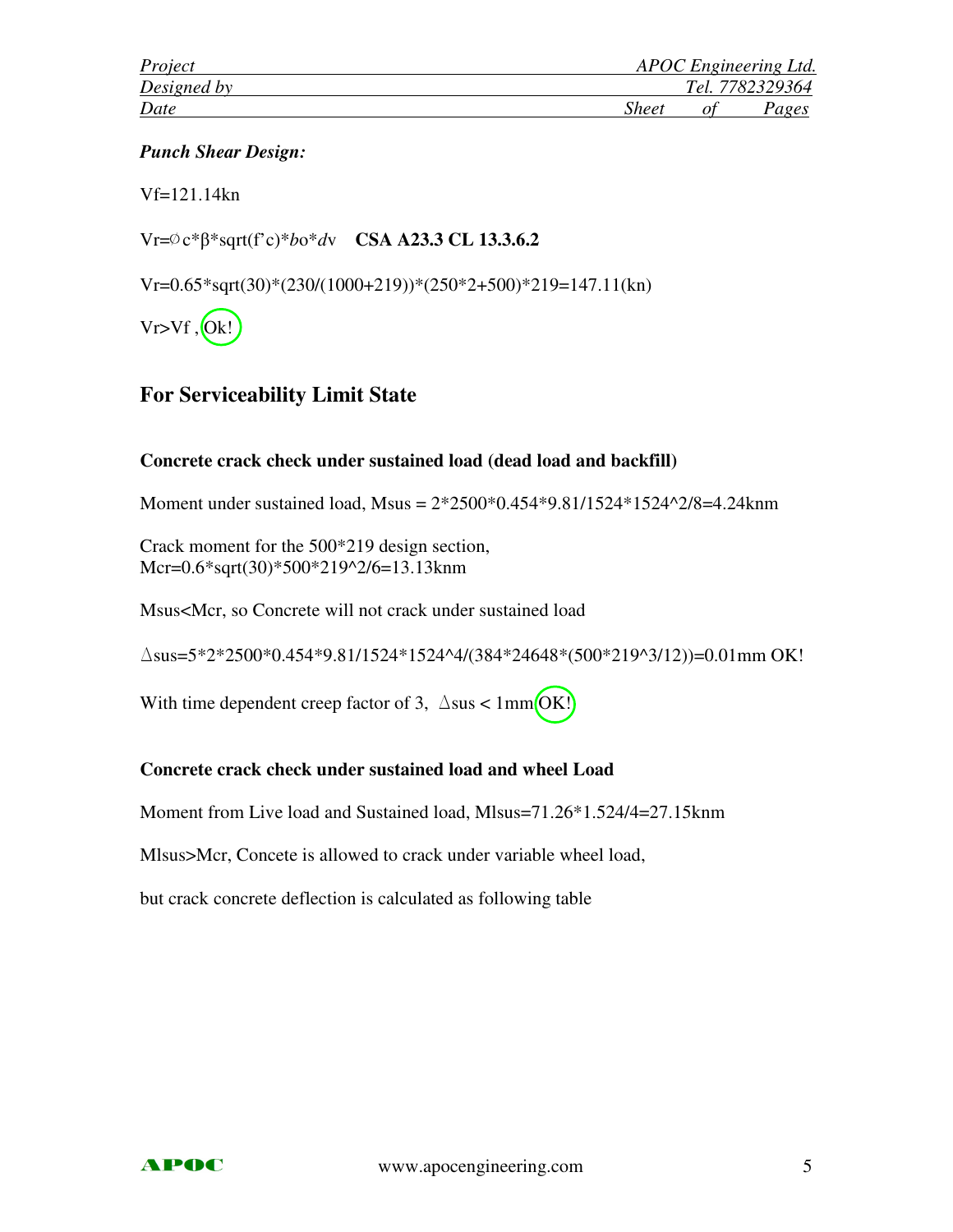# Deflection Calculation for Serviceability

| Total M at sectionm | 31.39     | Knm |
|---------------------|-----------|-----|
| As* $\phi$ s*Es     | 170902640 |     |
| $b^*\phi c^*Ec$     | 8010442   |     |
| Cover               | 25        | mm  |
| dia                 | 16        | mm  |
| effective depth     | 186       | mm  |

#### Moment ,section and materials

| Iteration to calculate the neutral axis location for rectangular section for a given moment |  |  |
|---------------------------------------------------------------------------------------------|--|--|
|                                                                                             |  |  |

| C, mm | $\epsilon$ s | $\epsilon$ 'c | εc        | difference % |
|-------|--------------|---------------|-----------|--------------|
| 10    | 0.001005503  | 5.71308E-05   | 0.0042905 | -98.67%      |
| 13    | 0.001011038  | 7.59739E-05   | 0.0033185 | $-97.71%$    |
| 16    | 0.001016634  | 9.56832E-05   | 0.0027112 | $-96.47%$    |
| 19    | 0.001022292  | 0.000116309   | 0.0022959 | -94.93%      |
| 22    | 0.001028014  | 0.000137904   | 0.0019939 | -93.08%      |
| 25    | 0.0010338    | 0.000160528   | 0.0017645 | -90.90%      |
| 28    | 0.001039652  | 0.000184242   | 0.0015844 | $-88.37%$    |
| 31    | 0.00104557   | 0.000209114   | 0.0014392 | $-85.47%$    |
| 34    | 0.001051556  | 0.000235217   | 0.0013197 | $-82.18%$    |
| 37    | 0.001057611  | 0.000262628   | 0.0012197 | $-78.47%$    |
| 40    | 0.001063736  | 0.000291435   | 0.0011347 | $-74.32%$    |
| 43    | 0.001069933  | 0.000321728   | 0.0010617 | $-69.70%$    |
| 46    | 0.001076202  | 0.000353609   | 0.0009983 | $-64.58%$    |
| 49    | 0.001082545  | 0.000387188   | 0.0009427 | -58.93%      |
| 52    | 0.001088963  | 0.000422583   | 0.0008936 | $-52.71%$    |
| 55    | 0.001095458  | 0.000459925   | 0.0008499 | -45.88%      |
| 58    | 0.001102031  | 0.000499358   | 0.0008108 | $-38.41%$    |
| 61    | 0.001108683  | 0.000541037   | 0.0007755 | $-30.24%$    |
| 64    | 0.001115416  | 0.000585136   | 0.0007437 | $-21.32%$    |
| 67    | 0.001122231  | 0.000631844   | 0.0007147 | $-11.59%$    |
| 70    | 0.00112913   | 0.000681372   | 0.0006883 | $-1.00%$     |

ok to stop

*Gross section I*

*immediate deflection A23.3 CL 9.8.2.3 Transfored Section I Steel Transfored Area*

| lg=                     | 437644125    | mm <sup>^4</sup> |
|-------------------------|--------------|------------------|
| $Mcr =$                 |              | knm              |
| steel transfromed area= | 7152         | mm <sup>^2</sup> |
| $lcr=$                  | 153406445    | mm <sup>^4</sup> |
| le=                     | 156009446    | mm^4             |
| ∆sus∓LL=                | 1.63         | mm               |
|                         | <<=L/360, ok |                  |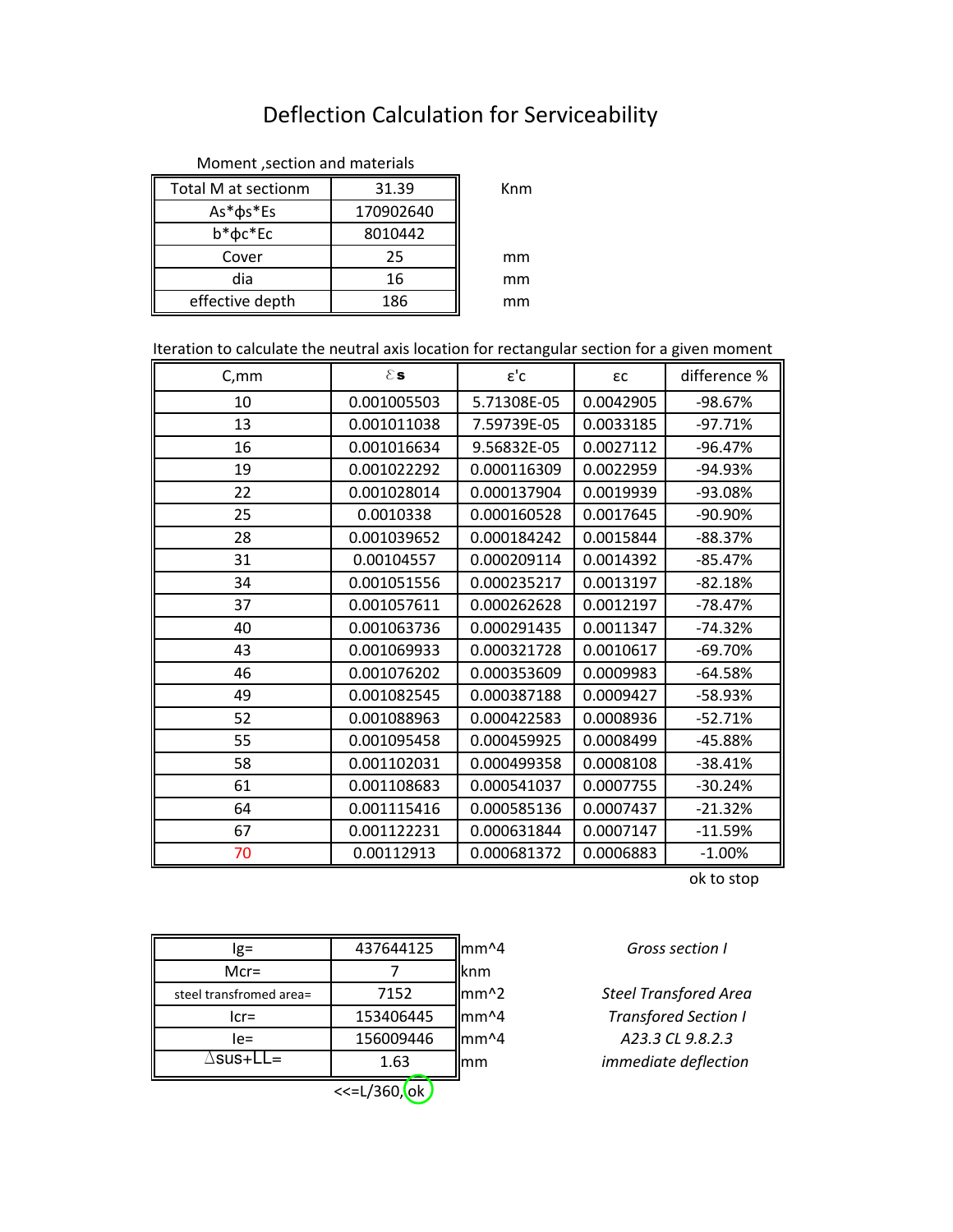| Project     | APOC Engineering Ltd. |
|-------------|-----------------------|
| Designed by | Tel. 7782329364       |
| Date        | Sheet<br>Pages        |

# **Structural Analysis and Design for Concrete Base**

### **Assumptions:**

1. The H20 Wheel load is uniformly transferred to base through PVC Manhole.

## **For Ultimate Limit State**

### *Concrete Wall Bearing Design Check:*

Total gravity load without friction, P=121.14kn+25.5kn=147kn

Bearing Resistance, Fb= 0.85\*∅c\*f'c \*A with t=31mm

A=PI()\*1524\*t=3.14\*1524\*31=148346mm^2

Fb=0.85\*0.65\*30\*148346=2459Kn>>P (OK!)

### *Concrete over 18"(460mm) invert Channels*

Factored load, wf=147/(3.14\*1524)/1000=30.72kn/m,

Mf=30.72\*0.46^2/8=0.82knm,

Using a (bxd)150mm\*200mm concrete section,

Mcr=0.6\*sqrt(30)\*150\*200^2/6=3.29knm>>Mf, OK!, Hoop Rings are needed for concrete spalling at edges.

### *Concrete Base Slab Design:*

Base slab is reinforced use conventional 10M reinforcing bar mesh @150mm as shown in the standard design drawing, which is much greater than required in ASTM C478M.

ASTM C478M requires a 250mm^2/m reinforcing ratio and Base thickness is 200mm based on the design drawing.